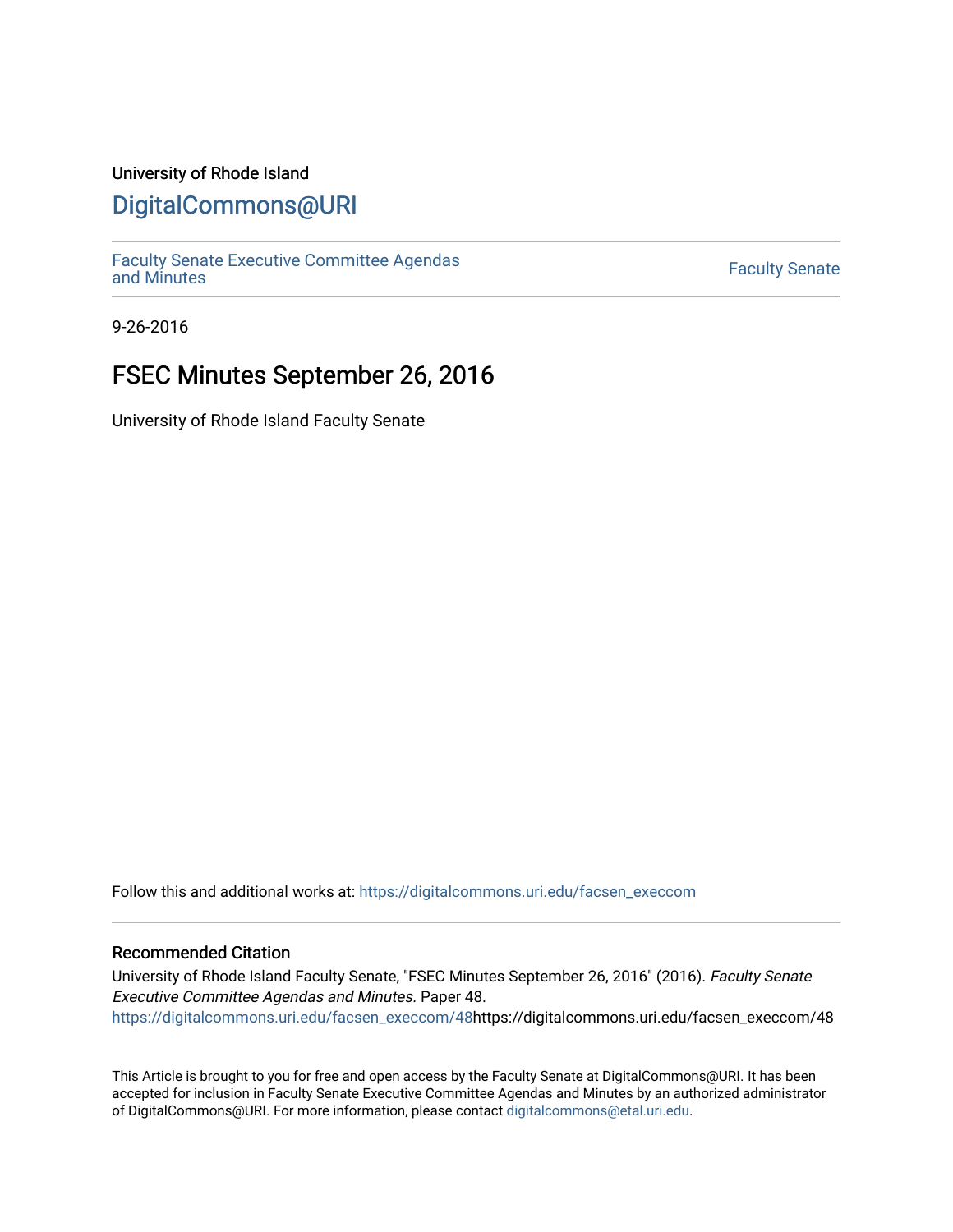# **THE UNIVERSITY** OF RHODE ISLAND

**FACULTY SENATE OFFICE**



### **Faculty Senate Executive Committee Meeting #11 September 26, 2016 MINUTES**

- **1.** The meeting was called to order at 10:00 AM on Monday, September 26, 2016, in Swan 154, Vice Chairperson Conley presiding. Senators Byrd, Leonard, Mahler, and Tsiatas were present. Chairperson Sullivan was absent.
- **2.** Minutes from FSEC meeting #10, September 19, 2016 were approved as amended.

### **3. ANNOUNCEMENTS/CORRESPONDENCE/REPORTS**

Committee members reviewed the proceedings of the September 22 Faculty Senate meeting.

#### **4. ONGOING BUSINESS**

- **a.** The FSEC discussed multiple issues associated with committees of the Senate and joint committees including committee charges, membership, the role of administrators, *ex officio* membership, *de facto* membership, and the difficulty engaging new faculty. Vice Chairperson Conley indicated that he is considering new models for committee structure and function. Discussion followed.
- **b.** The FSEC discussed program assessment and the plan to assess the new General Education Program. The role of the faculty subcommittee on General Education Assessment (SAGE) was reviewed. Discussion followed.

The meeting was recessed at 10:50 AM and members proceeded to Green Hall to meet with President Dooley.

- **5.** The meeting was resumed in the President's Conference Room, Green Hall. President Dooley joined the meeting at 11:05 AM. Executive Committee members introduced themselves to the President.
	- **a.** Vice Chairperson Conley asked the President for an update on the status of Rhode Island's performance-based funding. The President reported that the general assembly had passed [June 2016] and the governor had signed [August 2016] the bill relating to performance incentive funding [S2392, The Performance Incentive Funding Act of 2016]. He added that the statute requires that each public institution of higher education work with the Postsecondary Council to develop metrics that would be used to measure areas